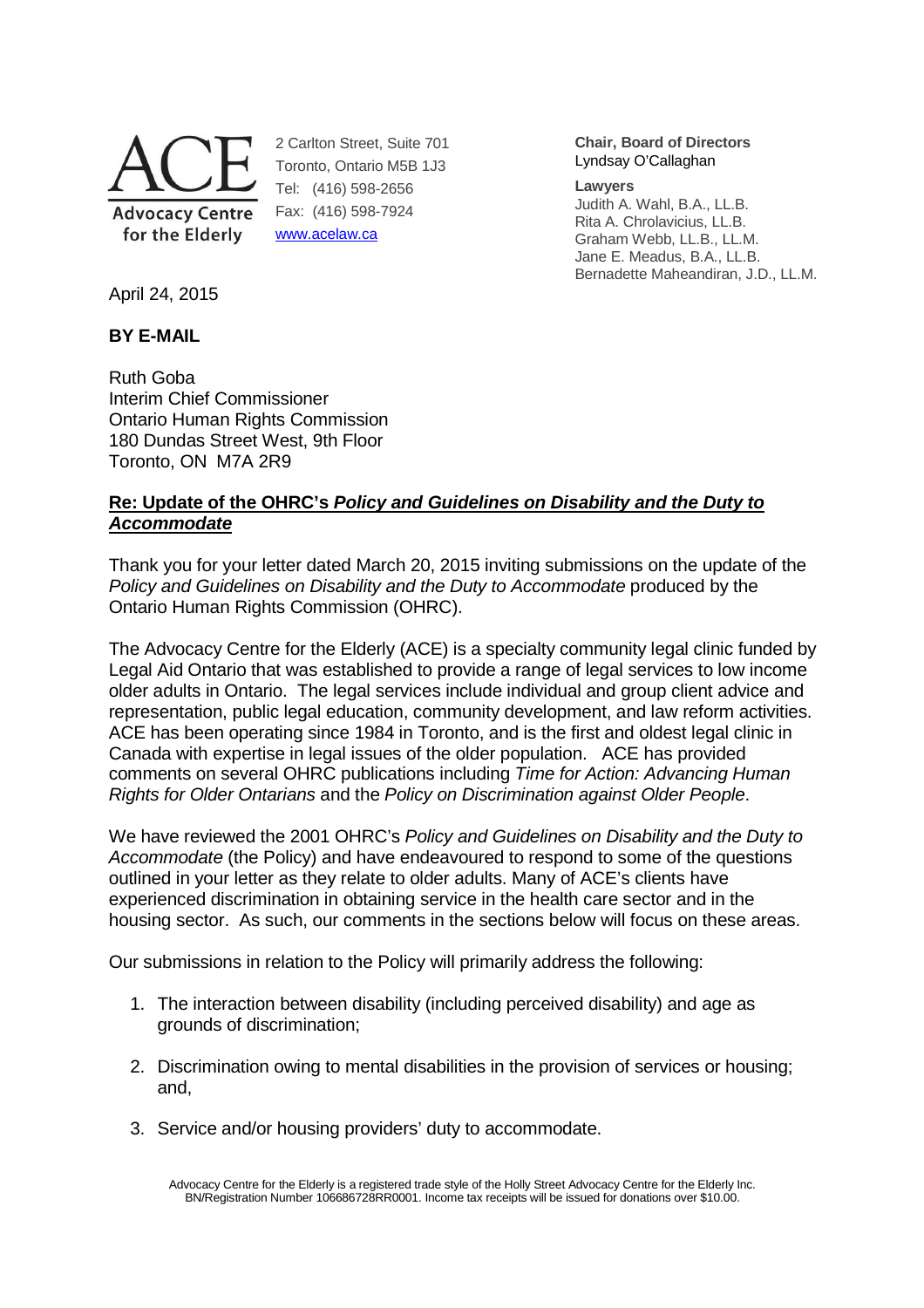### **The Interaction between Age and Disability as Grounds of Discrimination**

The OHRC Policy on Discrimination against Older People discusses the concept of "double disadvantage" as a result of age combined with other grounds of discrimination. $1$ ACE's experience with older persons who have disabilities has been rights-based, focused on empowering these older adults to secure their rights, dignity and worth and enable their full participation in society.

i. Different Needs of Persons who Age with Disabilities and Persons who Acquire Disabilities with Age

Persons who fall within the groups of older adult and persons with disabilities are a severely marginalized and diverse group. Nevertheless, as indicated in the Law Commission of Ontario's report on the law as it affects older adults, anti-ableism and antiageism scholarship does not tend to address the experience of disability and aging.<sup>2</sup> Persons who age with disabilities may have a fundamentally different life-experience than those who acquire disabilities when they are older, including differing senses of identity and life experiences, requiring different supports and different preparation for old age.<sup>3</sup>

Persons aging with disabilities may have different needs where rights and entitlements to public services and supports are concerned, because aging may perpetuate low socioeconomic statuses. For example, aging persons with intellectual disabilities who have lived with parents might find themselves without these supports as these parents themselves advance in age. For persons whose disabilities appear in older life, this can mean a dramatic change and require new supports. Therefore, knowledge regarding which support services they have access to can be key at this life stage.

In respect of housing and services, one of the major concerns that ACE has identified is that our clientele may not wish to lose their place in their community, where they have built up a supportive social environment for many years. The importance of "aging in place" as emphasized by the OHRC is important to all older adults;<sup>4</sup> however, this may have greater significance for persons also have a disability, as they are likely to have built up a considerable support network in that community. The need to move away from these supports can be a jarring experience. These adults must be provided as much support as possible to allow them to stay in their community and, should a move be necessary because of care needs, be provided the requisite assistance.

<sup>-</sup><sup>1</sup> Ontario Human Rights Commission, Policy on Discrimination against Older People, (2007) available at: http://www.ohrc.on.ca/en/policy-discrimination-against-older-people-because-age, pg. 7

 $2$  Law Commission of Ontario, A Framework for the Law as it Affects Older Adults – Final Report, (2012), available at: http://www.lco-cdo.org/en/older-adults-final-report

 $^3$  Ibid.

<sup>&</sup>lt;sup>4</sup> Ontario Human Rights Commission, Time for Action: Advancing Human Rights for Older Ontarians, (2001), pg. 48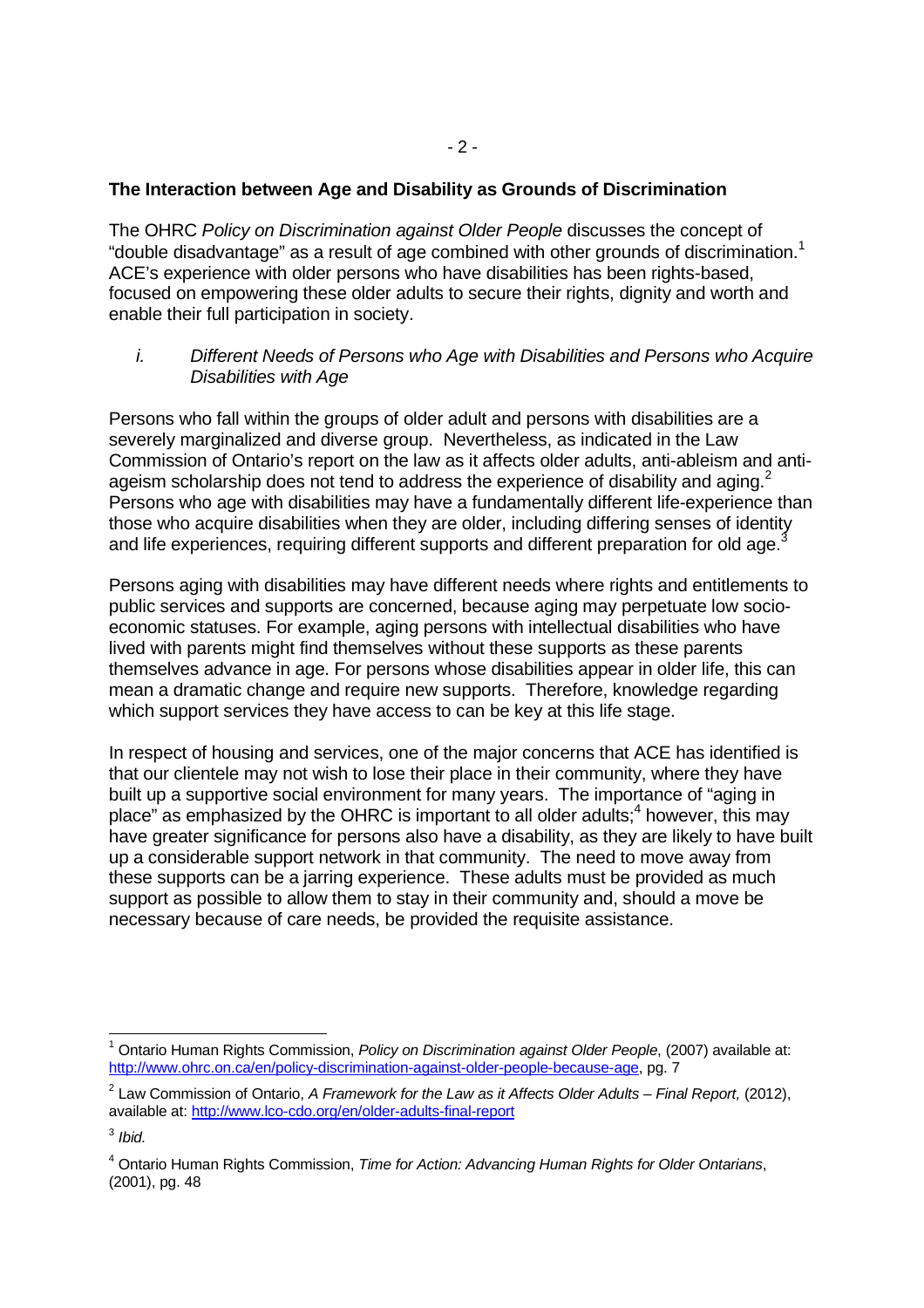### ii. Perceived or Anticipated Disability

Often, older persons are not affected by the actual experience of disability itself but by the perception that they will eventually become disabled, despite the fact that the vast majority of older adults do not have such limitations. As the Law Commission of Ontario notes, the definition of disability in the Ontario Human Rights Code encompasses current disabilities, past disabilities and perceived disabilities, but does not explicitly address anticipated disabilities.<sup>5</sup>

The Supreme Court of Canada in Québec (Comm. des droits de la personne et des droits de la jeunesse) et Mercier c. Montréal (Ville)<sup>6</sup> took an expansive view of disability which did not require the presence of functional limitations but indicated that it would take an approach based on human dignity, respect, the right to equality and the understanding that limitations in everyday activities that may result from prejudice and stereotypes rather than biomedical conditions.

While some of the experience of older age is based in the biomedical aspects of aging, the barriers faced by older persons may be a result of the social environment in which aging takes place, including the physical environments in which older adults access services, the social supports, and the attitudes of employers or service providers.<sup>7</sup> As the OHRC has cautioned, one must be wary of standards, policies or factors which discriminate based on presumed or anticipated characteristics associated with aging. $8$ 

## **Mental Disabilities and Aging**

Although the percentage of older persons with Alzheimer's and/or dementia is quite low, there is a mainstream assumption that these are normal aspects of aging rather than a medical condition.<sup>9</sup> This results in a perception that all older adults will eventually have some type of mental disability. ACE has encountered this issue in the provision of services in health care and in housing in retirement homes. The Policy as it is written excludes a discussion of mental disabilities in the context of housing and services, instead focusing on employment. This exclusion ignores our clients' lived experiences of discrimination and represents a lost opportunity to provide guidance to housing and service providers in addressing the needs of those who have or are perceived to have mental disabilities.

 5 Law Commission of Ontario, supra, note 2.

<sup>6</sup> 2000 SCC 27

<sup>&</sup>lt;sup>7</sup> Ontario Human Rights Commission, Discussion Paper: Discrimination and Age- Human Rights Issues Facing Older Persons in Ontario, (2000) available at: http://www.ohrc.on.ca/en/discussion-paperdiscrimination-and-age-human-rights-issues-facing-older-persons-ontario/specific-issues-facing-olderpersons

 $^8$  Ibid.

<sup>&</sup>lt;sup>9</sup> Alzheimer's Disease International, World Alzheimer Report 2012: Overcoming the stigma of dementia, (2012) available at: http://www.alz.org/documents\_custom/world\_report\_2012\_final.pdf, pg. 7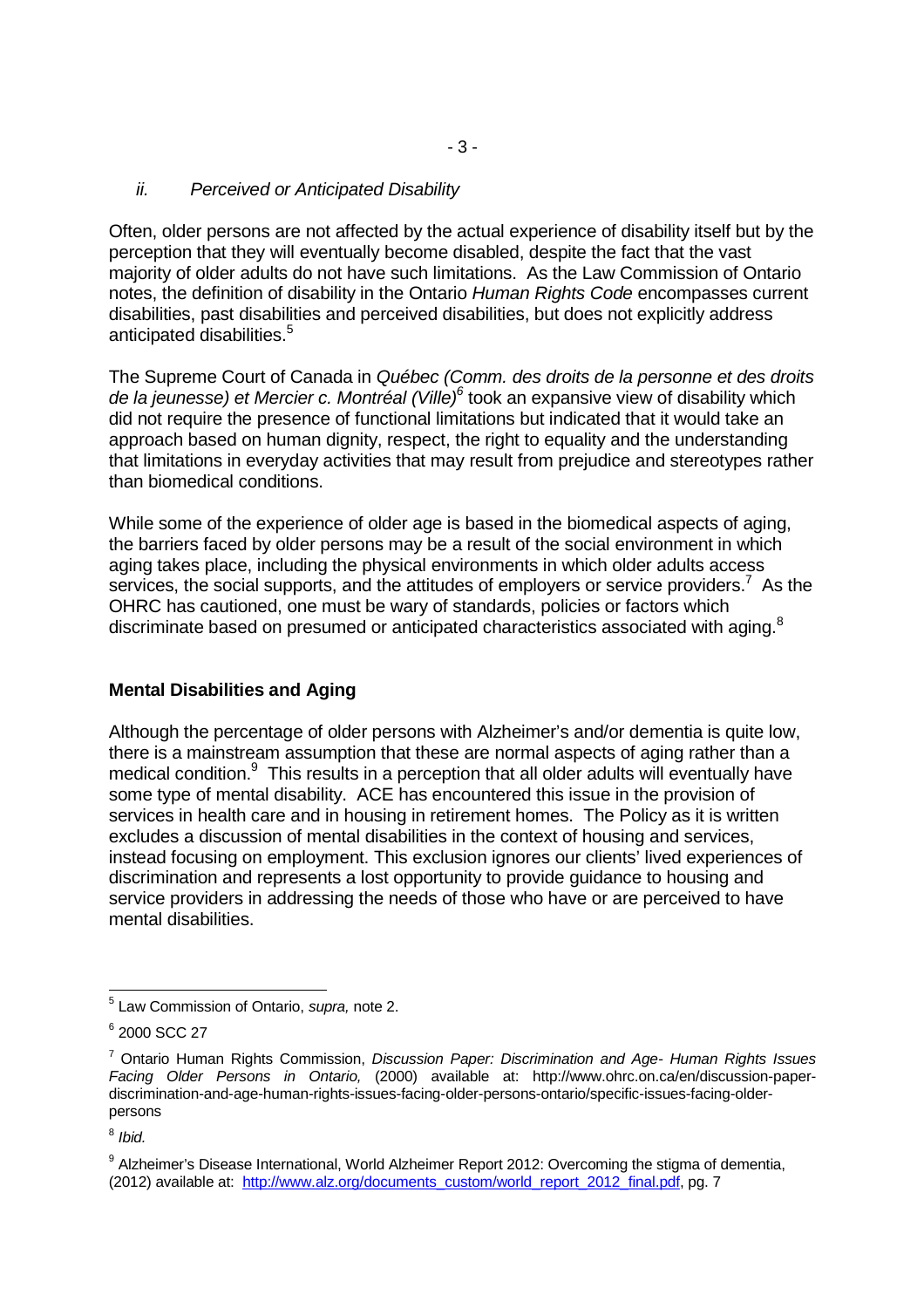### i. Health Care

Older adults with mental disabilities, who may have more contact with health care providers, meet with negative attitudes while accessing health care services. At ACE, we often encounter issues where treatment is not offered based upon assumptions related to age. For example:

- Older adults are not offered life-saving treatments such as chemotherapy or antibiotics, because of a diagnosis of dementia, for instance.
- Older adults are not referred to psychiatrists or psychologists because depression, anxiety disorders and dementia are considered a normal part of the aging process.
- Older adults are constantly being asked about their "do-not-resuscitate" status, even when attending for a routine procedure.

Owing to perceptions that the patient will not understand information respecting the treatment or appreciate the consequences of their decisions in relation to the treatment, efforts may not be made to seek consent from the patient themselves. Rather, health care providers may go directly to a family member to discuss the treatment, although the person may in fact be capable to consent to that treatment. The older adult is therefore not informed about their conditions and is unable to make a decision about their health care treatment. This denial of their rights may result in the older adult being denied treatment they want, or being given treatment they would have refused. These incidents indicate a discriminatory attitude on the part of health care providers and a biased evaluation of the older adult's quality of life and capability, which contribute to the feelings of invisibility and social isolation on the part of older adults.<sup>10</sup>

Older adults with mental disabilities also experience difficulties in being pressured to be discharged from hospital and seemingly neutral hospital policies may have adverse effects on them. ACE has consistently raised concerns that the push in hospitals for the patient to accept the first available long-term care placement has lead to these persons being prematurely discharged to congregate living conditions without adequate supports for their mental disability.

## ii. Retirement Homes

Retirement Homes are tenancies and as such are governed by both the Residential Tenancies  $Act^{11}$  as care homes, as well as the Retirement Homes Act, 2010.<sup>12</sup> These homes can be both housing and service providers and vary in the assistive services offered in addition to accommodation. While other rental housing has been criticized owing to a reluctance to rent to older persons as they anticipate future disabilities, the expectation is that retirement homes will offer older persons with disabilities the ability to age in place.

<sup>-</sup> $10$  Revera Report on Ageism (2014), available at: http://www.reveraliving.com/aboutus/news/publications/report-on-ageism-%281%29/report\_ageism

<sup>&</sup>lt;sup>11</sup> Residential Tenancies Act, 2006, S.O. 2006, c. 17

<sup>12</sup> Retirement Homes Act, 2010, S.O. 2010, c. 11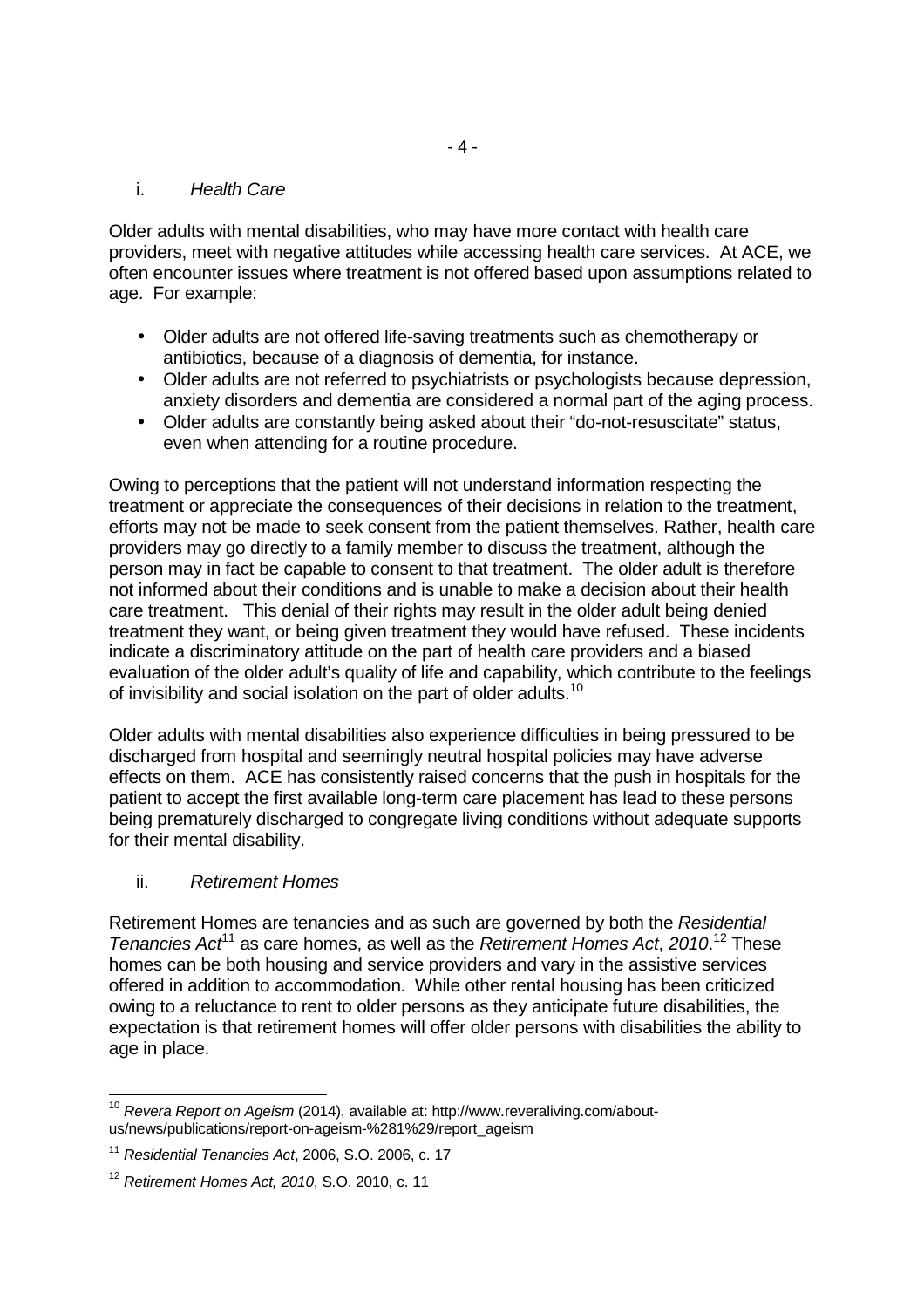Unfortunately, ACE's experience has been that some retirement homes are reluctant to continue to permit persons with advanced dementia to reside in their homes. This may occur where the person's cognitive condition results in falls risks, for example. These retirement homes are hesitant to undertake the expense to modify their units or increase supports from health care providers. Instead, these homes may encourage the tenant to leave. One of the tactics that ACE has observed is for a retirement home to withdraw services, forcing the tenant to bear either the expense of arranging for additional outside services or to leave. Another approach that ACE has observed is retirement homes refusing to allow a tenant to return from hospital out of fear that their care needs may be too high. These refusals are unlawful and do not comply with the requirements of the Residential Tenancies Act. Early intervention by the OHRC in these cases would have a profound effect on these residents' quality of life.

Of course, the retirement home should not be held to an impossible standard when seeking to accommodate older adults with mental disabilities. However, one hopes that a discussion of this issue in the Policy would encourage homes to accommodate a person in a manner that most respects their dignity, if to do so does not create undue hardship. Retirement homes, as with other housing providers, must accept requests for accommodation in good faith, take an active role in developing solutions in the short and long term, and respect the dignity of the person seeking accommodation.

# **Duty to Accommodate**

As aging and acquiring disability are seen as biological inevitables, as noted above, the duty to accommodate a person may become obscured. Symptomatic of this fact, service providers across a broad range of sectors that provide services to older adults appear oblivious to their obligations under the Human Rights Code. ACE has seen examples of a lack of accommodation, particularly in health care and congregate housing. We believe that policies prepared by the OHRC are instrumental in providing guidance to the service and housing providers regarding their duty to accommodate older adults with disabilities.

The Policy as written does not place an emphasis on the service or housing provider's duty to accommodate. Further, the Policy should further delve into accommodation planning and implementation, focusing on an access to remedy.

i. Health Care

In addition to the discussion above around health care, efforts must be made to assist older adults with disabilities to accommodate them in accessing health care. The Supreme Court of Canada's decision in Eldridge v. British Columbia (Attorney General) provides that those responsible for provisions of health services to the public must ensure that all persons have access to these services.<sup>13</sup> In *Eldridge* and in the more recent case of P.S. v. Ontario<sup>14</sup> at the Ontario Court of Appeal, involving the treatment of a deaf pre-

-

<sup>13</sup> [1997] 3 S.C.R. 624

<sup>14</sup> 2014 ONCA 900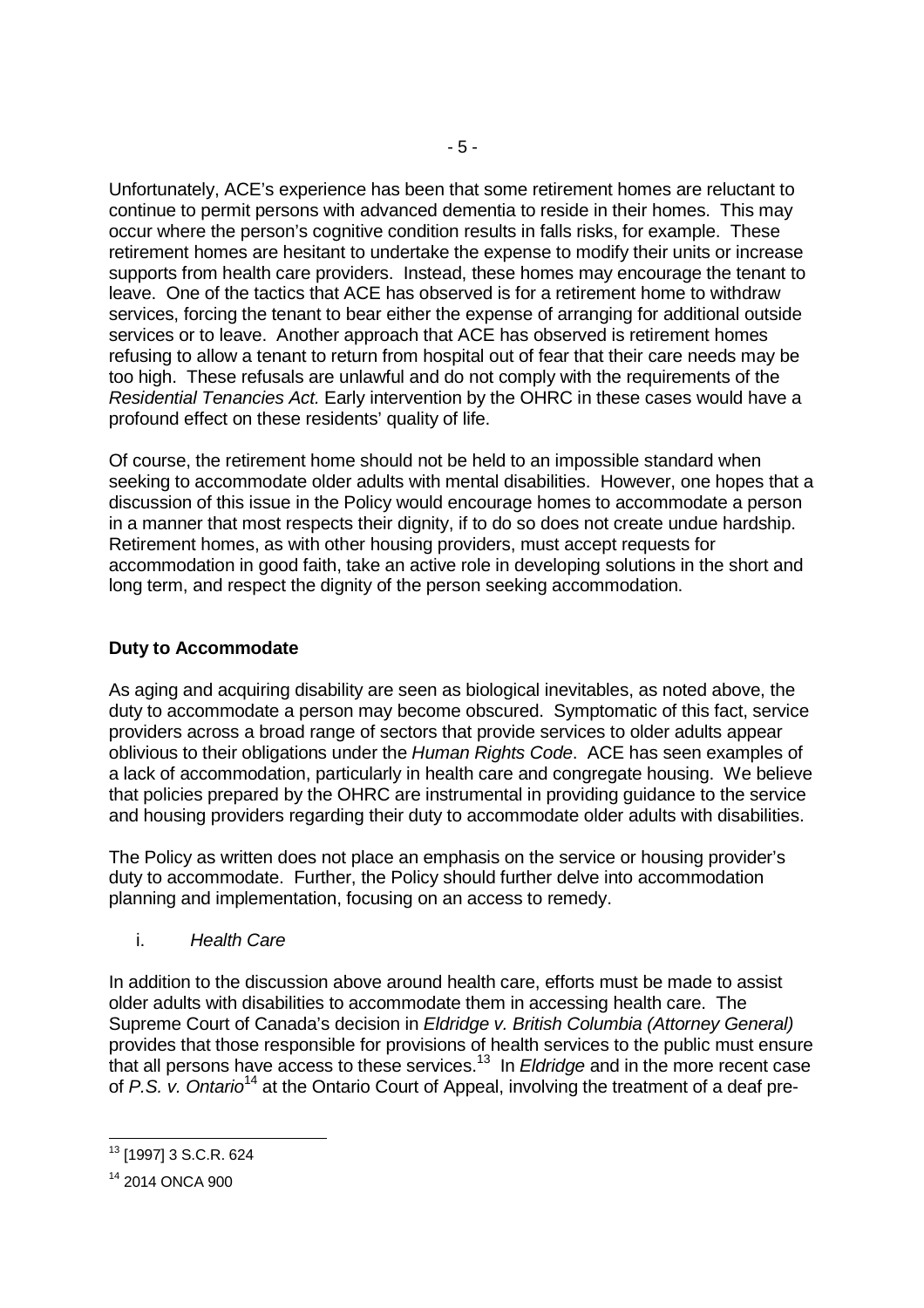lingual patient held under the *Mental Health Act*<sup>15</sup> who was not provided with appropriate American Sign Language services, the Courts have stated that disability should not become a barrier to treatment and that efforts must be made to accommodate these persons so that they may benefit equally from these services.

Home care is integral to older clients with disabilities being able to ensure their dignity and independence in their homes, allowing them to age in place, and can be part of the duty to accommodate a person with a disability. Nevertheless, ACE's experience has been that access to information in respect of home care is sparse and information provided is often inaccurate. For example, the "Home First"<sup>16</sup> philosophy, supporting older adults in their homes prior to or instead of admission to a long-term care home, is strongly advocated by Community Care Access Centres (CCACs) and offered to frail, older adults with disabilities, even where it may not be appropriate. As this philosophy does not come with a guarantee of hours of service that a CCAC will to provide to maintain the patients in their homes, it can lead to a premature or inappropriate discharge from hospital. The duty to accommodate an older adult with disabilities must mean that this accommodation is appropriate to the person's care needs.

ii. Housing

The person responsible for housing in long-term care homes or retirement homes has the duty to accommodate the needs and capabilities of their residents with disabilities to the point of undue hardship. The bar of reaching undue hardship should remain high so as to encourage creative solutions to barriers to accessibility.

In addition to the example provided above in the context of mental disabilities, ACE has observed a lack of accommodation in the use of motorized wheelchairs in long-term care homes or retirement homes. ACE has received telephone calls from older adults with disabilities in long-term care homes who have been prohibited from using their motorized wheelchairs inside. The home staff often claims that their use is a safety concern or that it upsets those residents who do not require mobility devices. In some cases, staff have physically taken the chairs from the resident and locked them up due to the homes' "policies" or "rules". In other cases, residents have been prohibited from using the congregate dining room if they were in a wheelchair, either due to claims of esthetic or safety reasons.

Despite the Human Rights Code, the home does not see this issue as a required accommodation due to disability, even though the seniors require these motorized wheelchairs. In the calls ACE has received, home operators have not understood their obligations to accommodate residents to the point of undue hardship. While there may be a balance to be struck regarding the rights of different residents, ACE's experience has been that accommodation is not even considered. Accommodations such as waiving or changing a rule in the case of motorized wheelchairs, allowing transfer to another or

-

http://www.acelaw.ca/appimages/file/MOHLTC\_HomeFirstPhilosophy\_2013.pdf

 $15$  Mental Health Act, R.S.O. 1990, c. M.7

<sup>&</sup>lt;sup>16</sup> Catherine Brown. Ministry of Health and Long-Term Care, Memorandum to LHIN CEOs re: Home First Philosophy, (2013), available at: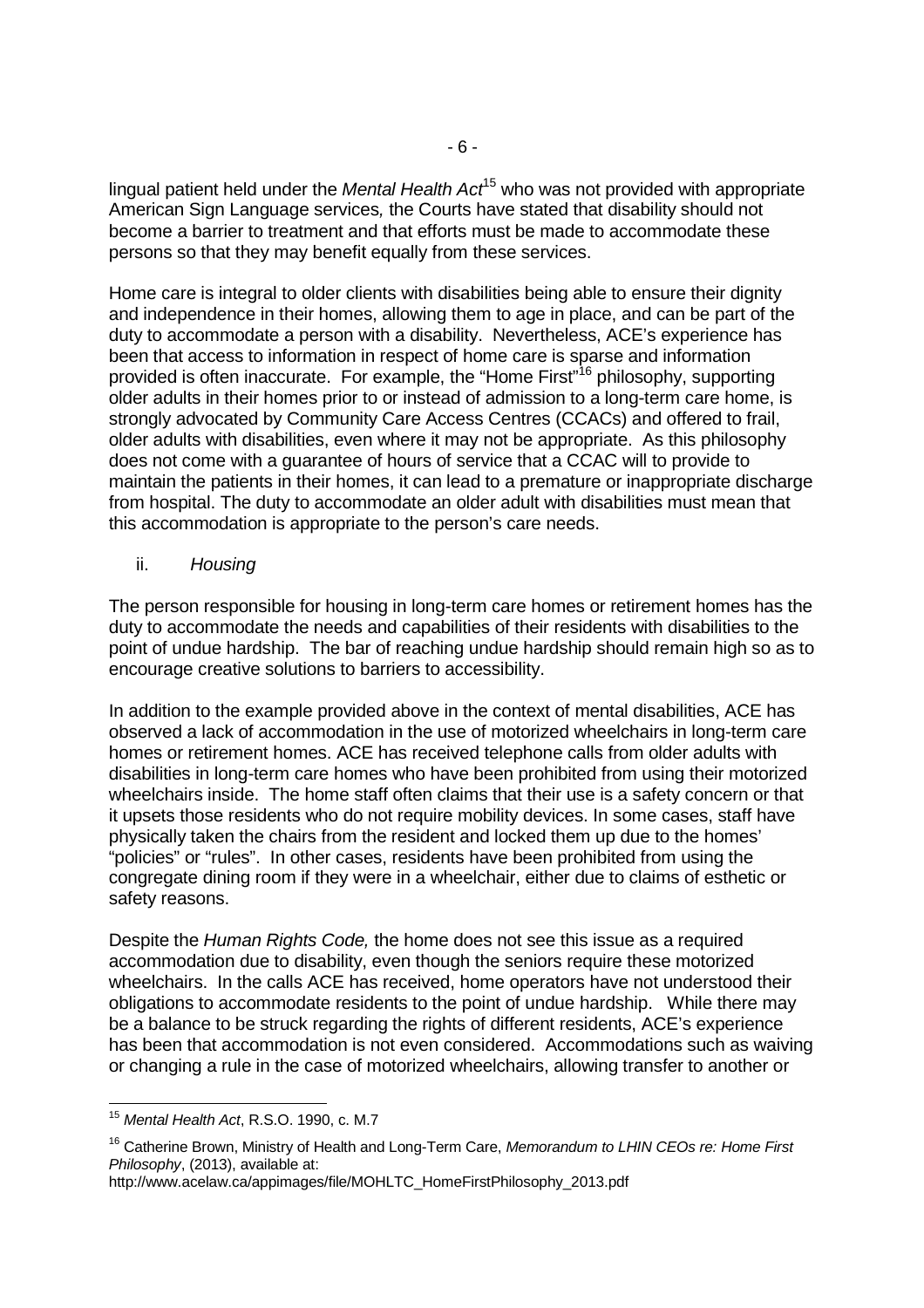more private room or unit without penalty in the case of residents with advanced dementia, or physical modifications including visual fire alarms and doorbells for the hearing impaired, should be part of the panoply of options offered to residents.

Inclusive design, ensuring that services or residences are accessible from the start, will also promote aging in place and forestall barriers to accessibility which would later require accommodation. As the Ministry of Health and Long-Term Care is presently redeveloping several of its long-term care homes, it should keep in mind this duty to accommodate their residents. There is a dearth of specific treatments and services for persons with Alzheimer's disease or advanced dementia in long-term care and accommodating these mental disabilities should be addressed when these homes are being re-developed.

## iii. Organizational Policy

ACE has found that many of its clients do not conceptualize their problems in gaining access to services or housing as human rights issues. Consequently, they do not seek to have their issues adjudicated before the Ontario Human Rights Tribunal. Therefore, it is essential for service or housing providers to have mechanisms in place to remedy complaints about barriers to accessibility. The Policy should be amended to include guidance regarding the contents of a robust complaints procedure.

Any complaints procedure should include access to an impartial decision-maker and a transparent process for resolution. The process itself should be accessible and provide timely resolution. This complaints process should be widely advertised. There should be a mechanism for urgent investigations in situations where a person is at immediate risk, such as a retirement home's refusal to take back a resident after the resident has been sent to hospital.

ACE has found that there is a gap in the implementation of human rights law: we are suffering from "good law, bad practice" in addressing the needs of older adults with disabilities. Presently, many of the providers we encounter are not aware of the human rights implications of their conduct, nor are rights-holders aware of their rights. The OHRC has a key role to play in remedying these issues.

## **RECOMMENDATIONS:**

ACE makes the following recommendations:

- 1. The Policy should include a section on the intersection with age and disability given that the issues are interconnected and individuals in both groups suffer a double disadvantage.
- 2. The Policy should include a section under "what is disability" regarding anticipated disability, which is a significant concern for older adults.
- 3. The Policy should expand its mental disabilities section to include discussions of discrimination by service and housing providers.